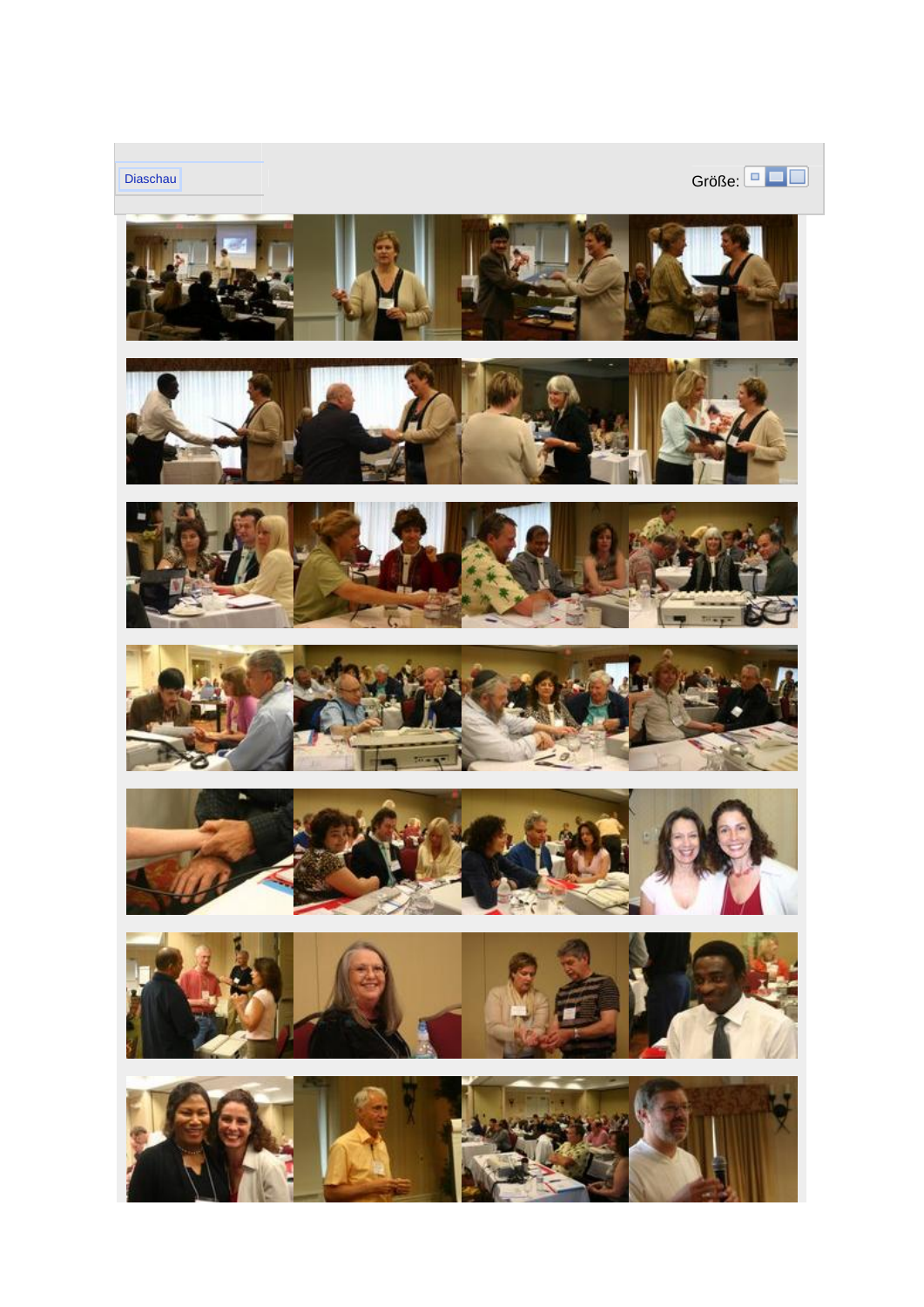











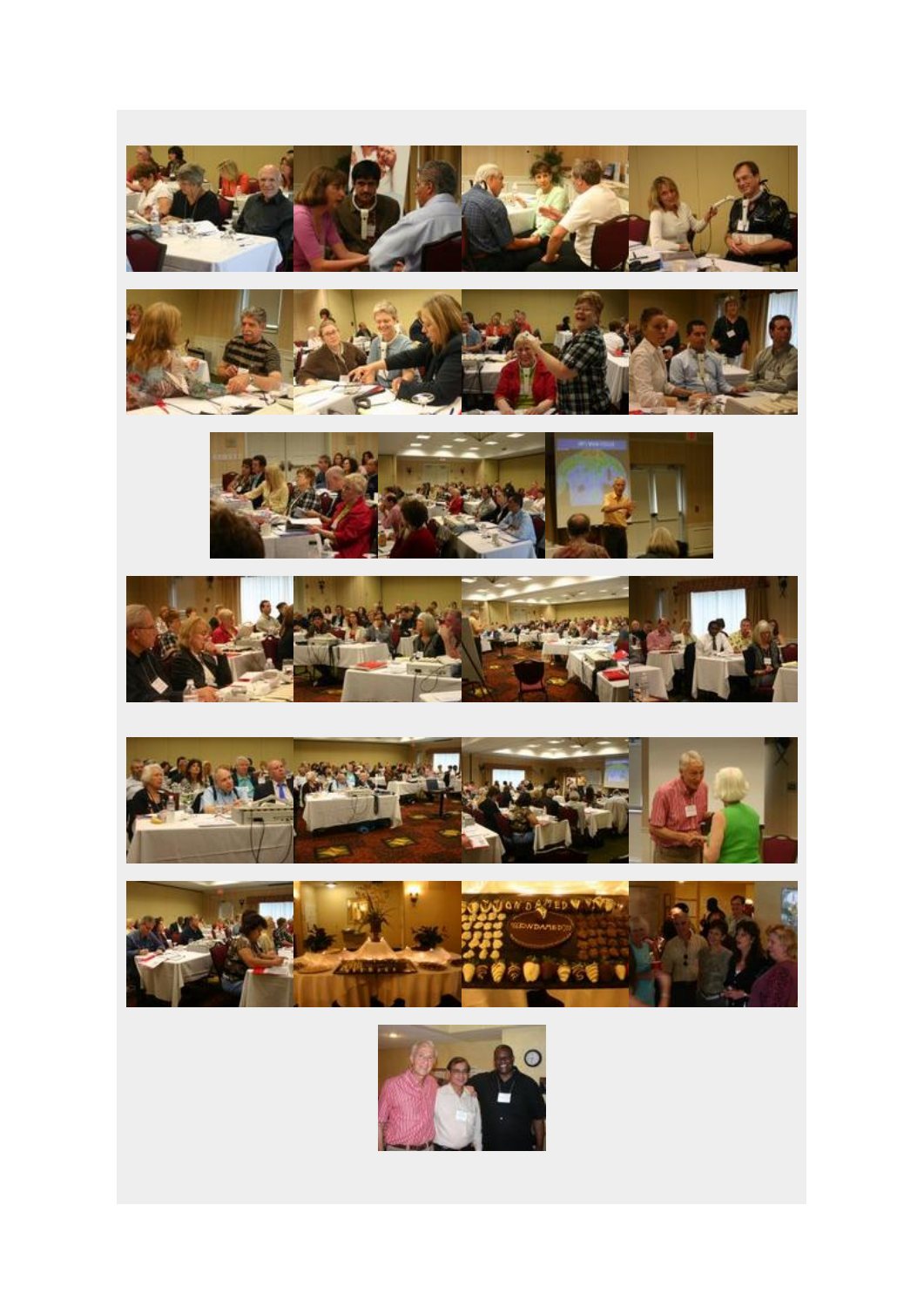## practitioners of ONDAMED.



click here for more pictures

## **Here are some shared thoughts on the Conference/Training.**

"I have spent 25 years seeking, sourcing, healing, self educating and looking for an answer. This tied a ribbon around it and it all made sense - ONDAMED was the final piece of the puzzle in my search. This Advanced **Training** catapulted us in our learning and application of ONDAMED. I can't



Kevin Lacy, Ashok Patel, Pamela Lacy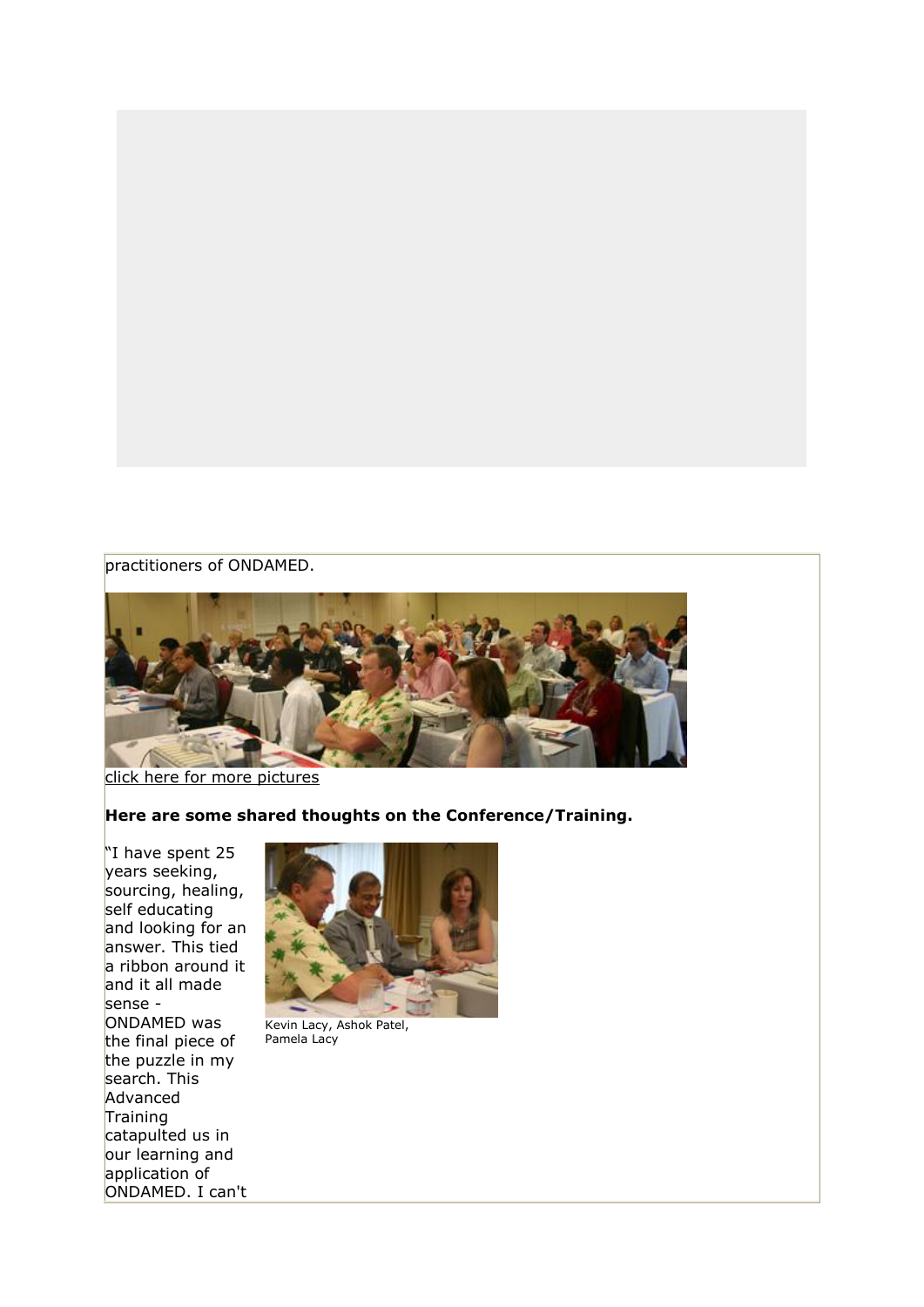imagine not having gone to it - I will never miss one again-it's too important. We made new friends in the ONDAMED family of practitioners and accelerated our learning and application." *Pamela Lacy, LCSW*

The training was superb and timely. As a clinician, I was trained by the best, but learning this advanced technique/method from the experience and vantage point of Dr. Kessler and his team, I have begun to see better results. Having this "hands-on workshop" will help me be a better ONDAMED practitioner." *Cassilda James, MD* "I brought my entire team of practitioners so we can all be on the same page with the same information and skill level. It

created a unity with our team and the information was superb. Every question was answered, every problem was solved by addressing Dr. Kessler's

technique of Main



Cassilda James



Carol Ann Ryser, Karen Beatham